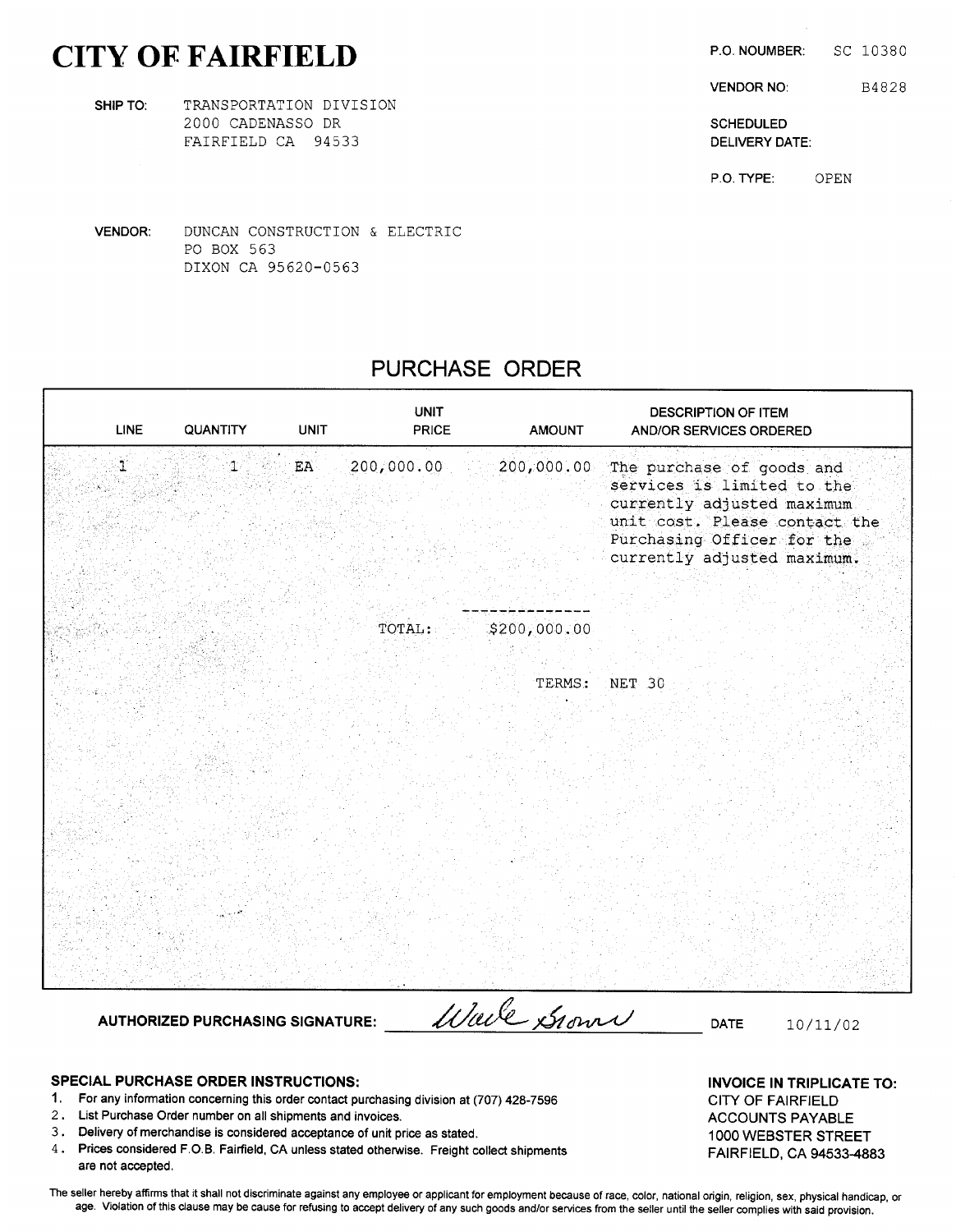

v  $41/$ 

#### MEMORANDUM

# PUBLIC WORKS DEPARTMENT

DATE: October 11, 2010

TO: Wade Brown, Finance Services Manager

FROM: George R. Hicks, Public Works Director

SUBJECT: Services Agreement (Open Purchase Order) with Duncan Construction and Electric

# Recommended Action

Please establish an open purchase order and sign the attached Services Agreement.

#### **Background**

We understand that the current line item limit for Services Agreements is \$22,600 and that Services Agreement can be approved without City Council action. We have certificates of insurance and endorsements on file for this specific vendor and contractor and will follow Finance Department policies and procedures related to Services Agreement.

#### **Discussion**

The attached Services Agreement will allow Duncan Construction and Electric to perform general electrical Services for the City of Fairfield. This Services Agreement will allow the City to utilize this company as needed.

#### Fiscal Impact

No general fund impact. All operating and capital expenses for Fairfield and Suisun Transit are supported using specific State and Federal transportation revenue sources.

# Alternative Action

Choose not to contract for these Services. Opt not to contract with the Leading vendor or contractor. or contractor.

**1 8 2010**  $\mathcal{OC}$ **S** 2010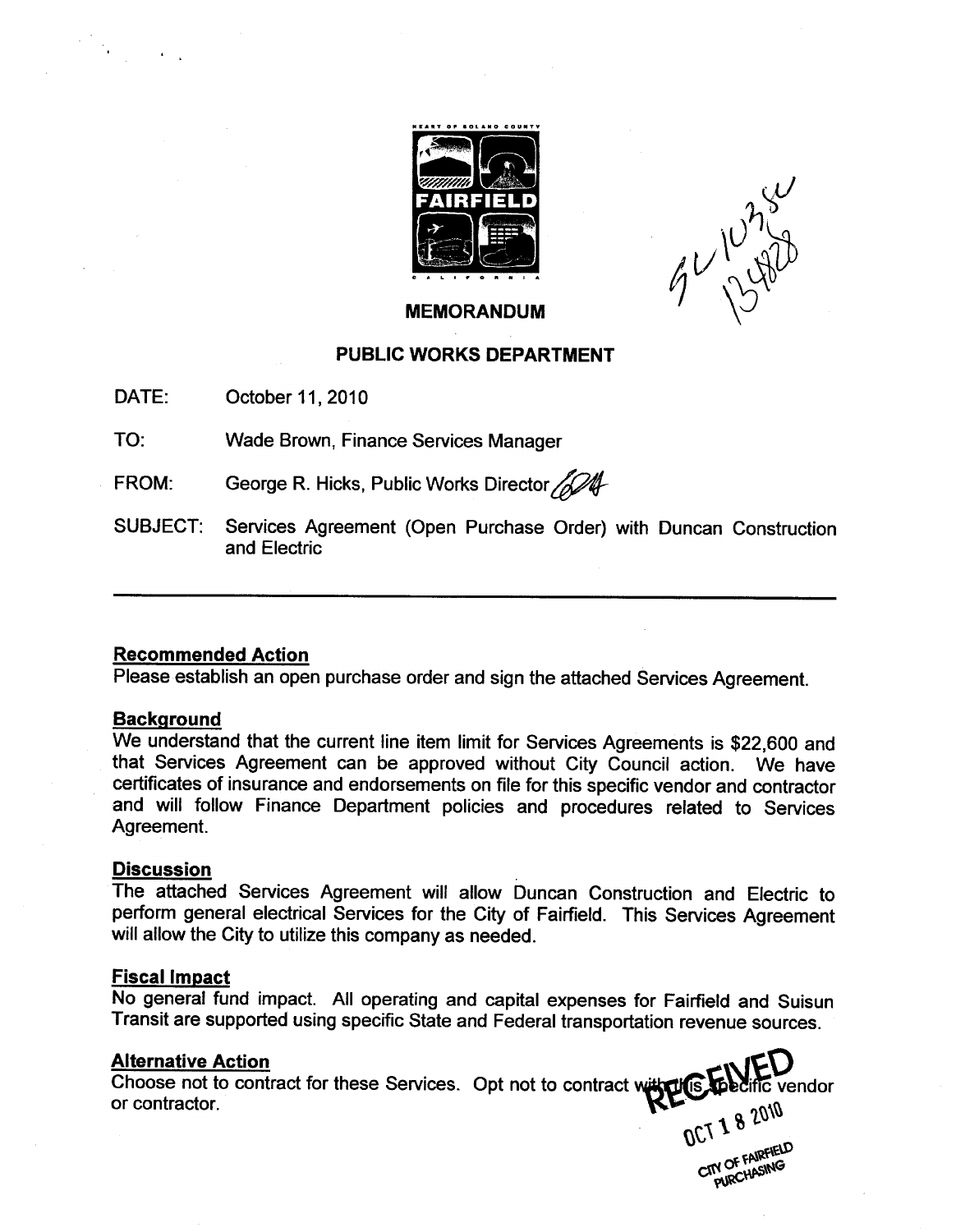Memo to Wade Brown

Re: Services Agreement (Open Purchase Order) with Duncan Construction and **Electric** 

October 11, 2010

 $\mathcal{F}^{\mathcal{G}}_{\mathcal{G}}$  .

# Documents Attached

Attachment 1: One Page Services Agreement<br>Attachment 2: Insurance documents with appro Insurance documents with approved checklist<br>EDD Form Attachment 3:

# **STAFF CONTACT**

George Fink, Transit Manager<br>(707) 428-7768<br>gfink@fairfield.ca.gov  $(707)$  428-7768<br>gfink@fairfield.ca.gov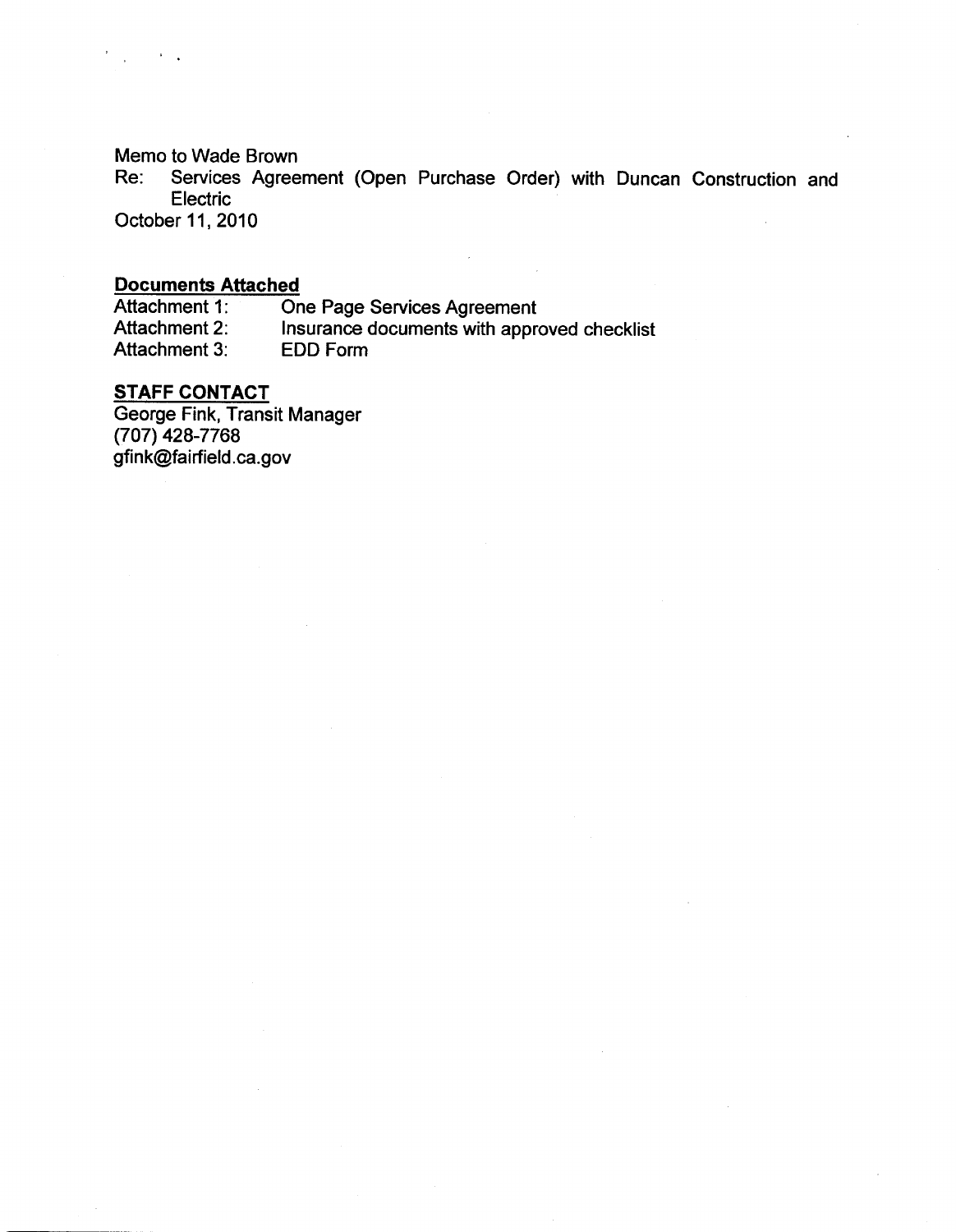CITY OF FAIRFIELD SERVICES AGREEMENT

| THIS AGREEMENT is made at Fairfield, California, as of |  |  |  |
|--------------------------------------------------------|--|--|--|
| Construction and Electric ("SERVICE PROVIDER").        |  |  |  |

 $T$  ( )  $T$  /  $T$   $T$   $T$   $T$   $T$   $T$   $T$   $T$  by and between the City of Fairfield ("CITY") and Duncan

#### 1. SCOPE OF SERVICE

 $\sim 10^{-10}$  km s  $^{-1}$ 

a. SERVICE PROVIDER agrees to perform general electrical services for the City of Fairfield in accordance with the Scope of Service (Exhibit "A").<br>b. SERVICE PROVIDER agrees to perform overtime work and additional services SERVICE PROVIDER agrees to perform overtime work and additional services in accordance with the attached Payments (Exhibit "B").

#### 2. PAYMENTS.

- a. The price for services rendered by SERVICE PROVIDER shall be as specified in the attached Rate Schedule (Exhibit "B").<br>b. Payment shall be made to SERVICE PROVIDER and SERVICE PROVIDER shall submit monthly invoices to C
- b. Payment shall be made to SERVICE PROVIDER and SERVICE PROVIDER shall submit monthly invoices to CITY.
- b. Payment shall be made to Service PROVIDER and SERVICE PROVIDER shall submit monthly arroces to SPRT.<br>c. Any additional meetings or work required beyond that set forth in Exhibit "A" shall be mutually agreed to by CITY a

#### 3. INSURANCE

- a. WORKERS' COMPENSATION. During the term of this Agreement, SERVICE PROVIDER shall fully comply with the terms of the law of California concerning workers' compensation. Said compliance shall include, but not be limited to, maintaining in full force and effect one or more policies of insurance WORKERS' COMPENSATION. During the term of this Agreement, SERVICE PROVIDER shall fully comply with the terms of the law of California<br>concerning workers' compensation. Said compliance shall include, but not be limited to, insuring against any liability SERVICE PROVIDER may have for workers' compensation. Said policy shall also include employer's liability coverage no less than \$1,000,000 per accident for bodily injury or disease.
- than \$1,000,000 per accident for bodily injury or disease.<br>C<u>GENERAL LIABILITY INSURANCE</u>. SERVICE PROVIDER shall obtain at its sole cost and keep in full force and effect during the term of this agreement of the same comm shall provide (1) that the CITY, its officers, agents, employees and volunteers shall be named as additional insureds under the policy, and (2) that the policy shall operate as primary insurance, and (3) that no other insurance effected by the CITY or other named insureds will be called upon to cover <sup>a</sup> loss covered thereunder.
- c. AUTOMOBILE LIABILITY INSURANCE. SERVICE PROVIDER shall obtain at its sole cost and keep in full force and effect during the term of this intereunder.<br>AUTOMOBILE LIABILITY INSURANCE. SERVICE PROVIDER shall obtain at its sole cost and keep in full force and effect during the term of this<br>agreement automobile liability insurance in the amount of \$1,000,000 per primary insurance, and (3) that no other insurance effected by the CITY or other named insureds will be called upon to cover <sup>a</sup> loss covered thereunder.
- d. CERTIFICATES OF INSURANCE. SERVICE PROVIDER shall file with CITY'S Director of Public Works upon the execution of this agreement, certificates of insurance which shall provide that no cancellation, major change in coverage, expiration, or nonrenewal will be made during the term of this agreement, without thirty (30) days written notice to the Director of Public Works prior to the effective date of such cancellation, or change in coverage.
- e. SERVICE PROVIDER shall file with the Director of Public Works concurrent with the execution of this agreement, a standard endorsement form providing for the insurance requirements.
- 4. INDEMNIFY AND HOLD HARMLESS. SERVICE PROVIDER shall indemnity, defend, and hold harmless the CITY, its officers, agents, employees and volunteers from all claims, suits, or actions of every name, kind and description, brought forth on account of injuries to or death of any person or damage to property arising from or connected with the willful misconduct, negligent acts, errors or omissions, ultra-hazardous activities, activities giving rise to strict liability, or defects in design by the SERVICE PROVIDER or any person directly or indirectly employed by or ading as agent for SERVICE PROVIDER in the performance of this Agreement, inducting the concurrent of successive passive negligence of the CITY, its officers, agents, employees or volunteers.

It is understood that the duty of SERVICE PROVIDER to indemnify and hold harmless Includes the duty to defend as set forth in Section 2778 of the California Civil Code.

Acceptance of insurance certificates and endorsements required under this Agreement does not relieve SERVICE PROVIDER from liability under this indemnification and hold harmless cause. This indemnification and hold harmless clause shall apply whether or not such insurance policies shall have been determined to be applicable to any of such damages or claims for damages.

- 5. LABOR AND WAGE CODE GUIDELINES
	- a. Attention is directed to Section 1777.5 of the Labor Code as it applies to apprenticeship standards.
	- b. SERVICE PROVIDER, as defined for this agreement, shall pay prevailing wages to the extent required by Califomia Labor Code Section 1771. The general prevailing wage rates for each craft, classification, or type of workman shall be as determined by the Director of Industrial Relations (available online at Drevailing wage rates for each craft, classification, or type of workman shall be as determined by the Director of Industrial Relations (available online a<br>http://www.dir.ca.gov/DLSR/statistics.research.html select the app located at 1000 Webster Street.
	- c. In accordance with the provision of Section <sup>1860</sup> of the Califomia Labor Code, attention is directed to the requirement that in accordance with the provisions of Section <sup>3700</sup> of the California Labor Code, every SERVICE PROVIDER will be required to secure the payment of compensation of his or her employees.
- 6. BUSINESS LICENSE. The SERVICE PROVIDER shall obtain a business license for work within the City of Fairfield pursuant to Chapter 10B of the Fairfield City Code, with respect to the gross receipts received pursuant to this Agreement. No payments shall be made to any SERVICE PROVIDER until such business license has been obtained, and all fees paid therefore, by the SERVICE PROVIDER. Business license applications and information may be obtained from the Finance Department, Fairfield City Hall, 1000 Webster Street, Fairfield, CA 94533-4883, (707/428-7509)
- 7. CANCELLATION. This agreement may be canceled at any time by CITY for its convenience upon written notice to SERVICE PROVIDER: provided, however, that the SERVICE PROVIDER shall be entitled to receive full payment for all services performed and all costs incurred to the date of its receipt of written notice to cease work.
- 8. COMPLETE AGREEMENT/AMENDMENT. This Agreement constitutes the complete agreement between the parties as to the subject matter hereof and may not be amended or changed except by a written agreement signed by both parties.

SERVICE PROVIDER

City of Fairfield, a municipal corporation

 $\mathcal{L}$ G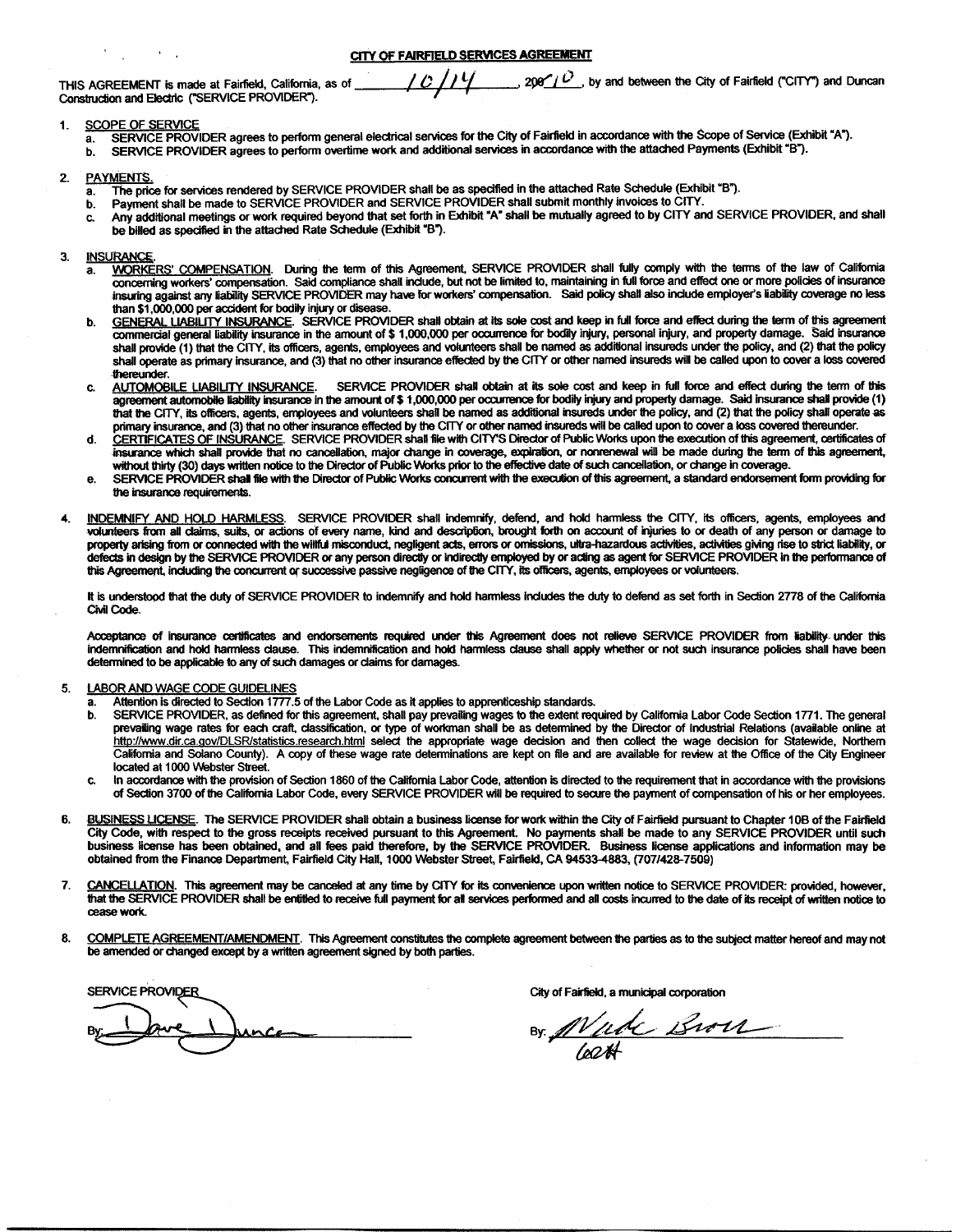#### General Electrical Services

 $\mathcal{L}^{\text{max}}$  , where  $\mathcal{L}^{\text{max}}$ 

SERVICE PROVIDER shall provide general electrical services to CITY. SERVICE PROVIDER shall submit written quotations for any work to be completed under this agreement and said quotation shall be approved by CITY in writing before the commencement of work.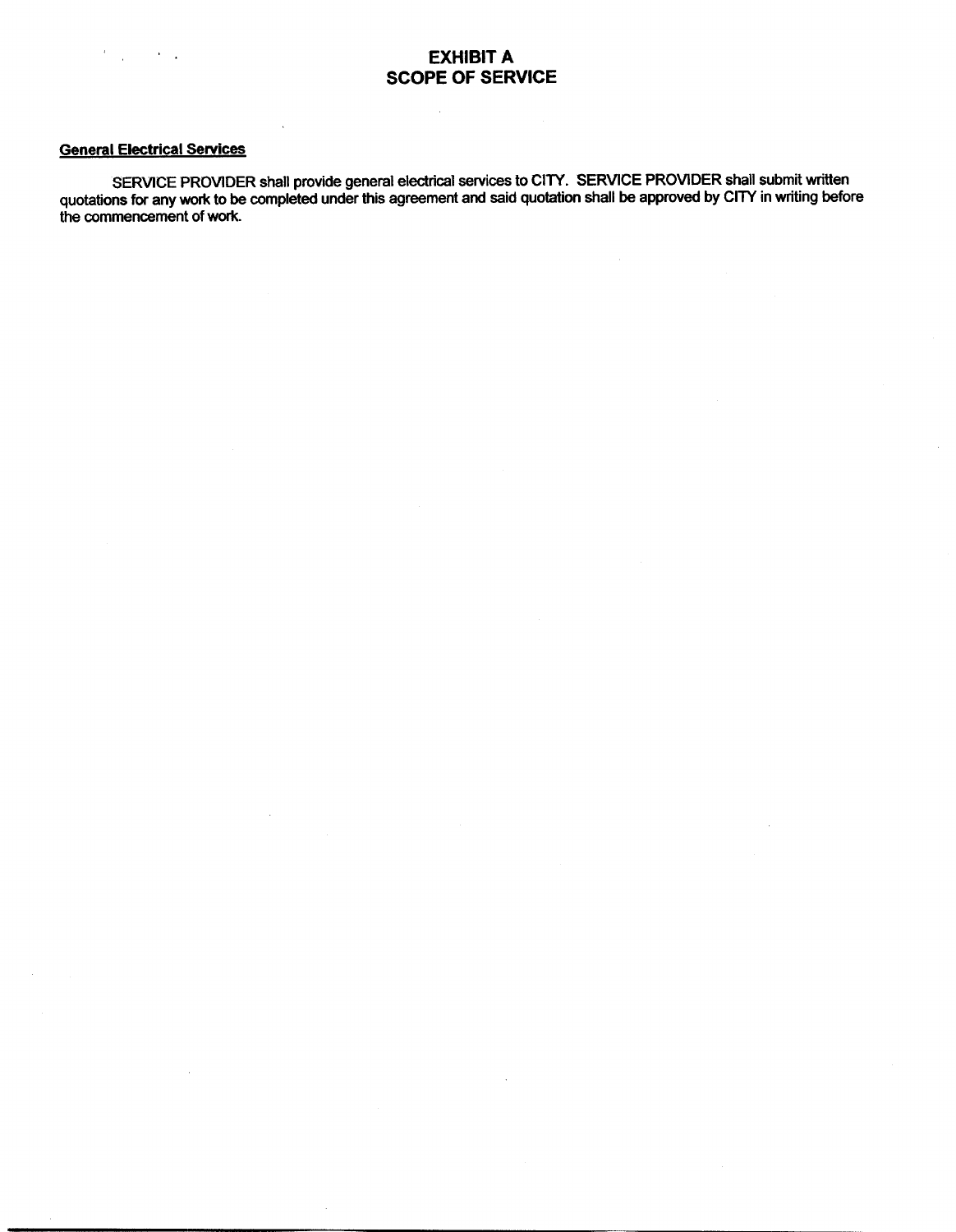# EXHIBIT B Duncan Construction and Electric **Payments**

1. Pricing for work completed under this agreement shall be based on the written quotation submitted by SERVICE PROVIDER and approved by CITY.

2. Additional Services. All extra work shall be approved in advance in writing by the City. The extra work proposal shall include the following: scope of work; cost of work; and time of completion. Unauthorized work shall be at the SERVICE 2. Additional Serv<br>include the following: s<br>PROVIDER's expense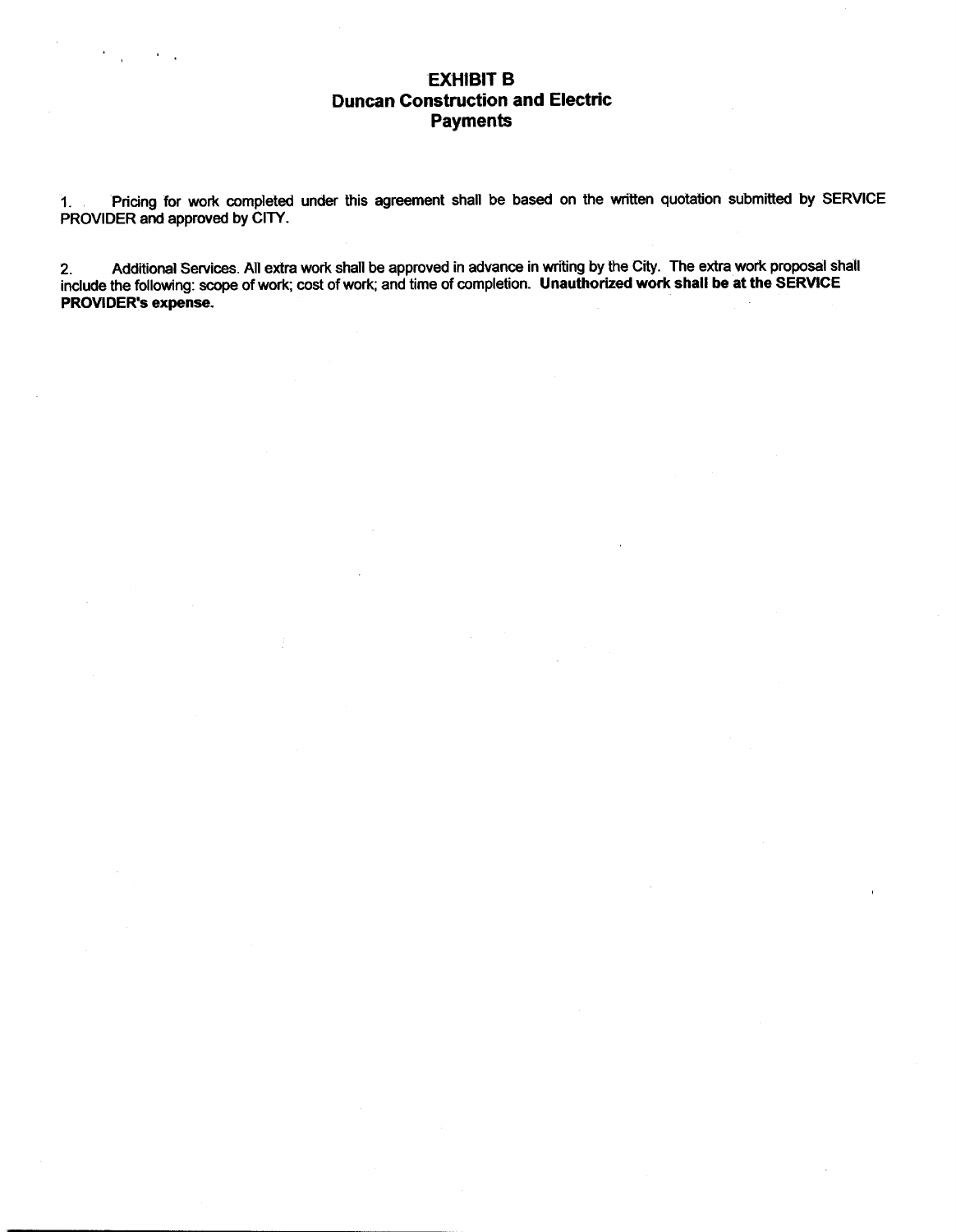## EDD REPORTING REQUIREMENTS CHECKLIST

As per SB 542 (Burton/Schiff 09-27-1999), effective January 1, 2001, the State Employment Development Department EDD) requires the following:

| <b>Please complete the following:</b> (To be completed by the department) |                                                     |
|---------------------------------------------------------------------------|-----------------------------------------------------|
|                                                                           | Date of Contract: Date of Contract:                 |
|                                                                           | Contract Expiration Date: Contract Expiration Date: |
| Person Reviewing EDD Requirements:                                        |                                                     |

- A. If CONSULTANT is doing business as <sup>a</sup> sole proprietorship, then CONSULTANT shall provide the full name, address, social security number, and home/business phone number.
- B. If CONSULTANT is doing business as other than <sup>a</sup> sole proprietorship, then CONSULTANT shall provide If CONSULTANT is doing business as a sole proprietorship, then CONSULTANT shall provid<br>name, address, social security number, and home/business phone number.<br>If CONSULTANT is doing business as other than a sole proprietors business/organization phone number.

 $\mathcal{F}^{\mathcal{G}}_{\mathcal{G}}(x)$  and  $\mathcal{F}^{\mathcal{G}}_{\mathcal{G}}(x)$ 

| <b>EDD REPORTING REQUIREMENTS.</b> When CITY executes an agreement for or makes payment to CONSULTANT in the<br>amount of \$600 (six hundred dollars) or more in any one calendar year, the CONSULTANT who is doing business as a<br>sole proprietorship, partnership, limited liability partnership, corporation, limited liability corporation, non-profit corporation,<br>or other form of organization shall provide the following information to CITY to comply with EDD reporting requirements. |                                                                                                                                                                                                                                       |  |  |  |  |  |
|-------------------------------------------------------------------------------------------------------------------------------------------------------------------------------------------------------------------------------------------------------------------------------------------------------------------------------------------------------------------------------------------------------------------------------------------------------------------------------------------------------|---------------------------------------------------------------------------------------------------------------------------------------------------------------------------------------------------------------------------------------|--|--|--|--|--|
| Α.                                                                                                                                                                                                                                                                                                                                                                                                                                                                                                    | If CONSULTANT is doing business as a sole proprietorship, then CONSULTANT shall provide the full<br>name, address, social security number, and home/business phone number.                                                            |  |  |  |  |  |
| В.                                                                                                                                                                                                                                                                                                                                                                                                                                                                                                    | If CONSULTANT is doing business as other than a sole proprietorship, then CONSULTANT shall provide<br>CONSULTANT's business/organization name, address, federal tax identification number, and<br>business/organization phone number. |  |  |  |  |  |
|                                                                                                                                                                                                                                                                                                                                                                                                                                                                                                       |                                                                                                                                                                                                                                       |  |  |  |  |  |
| Dear Contracting Company:                                                                                                                                                                                                                                                                                                                                                                                                                                                                             |                                                                                                                                                                                                                                       |  |  |  |  |  |
| Pursuant to your contract with the above-mentioned City of Fairfield Department, we require you to complete Box 1 AND<br>Box 2 below. Please indicate the type of business and provide the information requested:                                                                                                                                                                                                                                                                                     |                                                                                                                                                                                                                                       |  |  |  |  |  |
| Box 1                                                                                                                                                                                                                                                                                                                                                                                                                                                                                                 |                                                                                                                                                                                                                                       |  |  |  |  |  |
| <b>NAME AND ADDRESS</b>                                                                                                                                                                                                                                                                                                                                                                                                                                                                               |                                                                                                                                                                                                                                       |  |  |  |  |  |
| <b>FULL NAME</b>                                                                                                                                                                                                                                                                                                                                                                                                                                                                                      | IGILEN<br>onstruction And Electri<br>Mncan<br>magn                                                                                                                                                                                    |  |  |  |  |  |
| <b>ADDRESS</b>                                                                                                                                                                                                                                                                                                                                                                                                                                                                                        | R0x563                                                                                                                                                                                                                                |  |  |  |  |  |
| CITY, STATE, ZIP                                                                                                                                                                                                                                                                                                                                                                                                                                                                                      |                                                                                                                                                                                                                                       |  |  |  |  |  |
| <b>PHONE NUMBER</b>                                                                                                                                                                                                                                                                                                                                                                                                                                                                                   | 3054                                                                                                                                                                                                                                  |  |  |  |  |  |
|                                                                                                                                                                                                                                                                                                                                                                                                                                                                                                       |                                                                                                                                                                                                                                       |  |  |  |  |  |

Box 2

| $\checkmark$ BOX | <b>TYPE OF BUSINESS</b>              | <b>SSN/TIN</b>     | <b>SOCIAL SECURITY NUMBER</b><br><b>AND/OR</b><br><b>FEDERAL ID NUMBER</b> |
|------------------|--------------------------------------|--------------------|----------------------------------------------------------------------------|
|                  | <b>SOLE PROPRIETORSHIP</b>           | <b>SSN</b><br>only | Name is box 1 must match SSN<br>$551 - 63 - 2603$                          |
|                  | <b>PARTNERSHIP</b>                   | <b>TIN</b>         |                                                                            |
|                  | <b>LIMITED LIABILITY PARTNERSHIP</b> | <b>TIN</b>         |                                                                            |
|                  | <b>CORPORATION</b>                   | <b>TIN</b>         |                                                                            |
|                  | <b>LIMITED LIABILITY CORPORATION</b> | <b>TIN</b>         |                                                                            |
|                  | <b>NON-PROFIT CORPORATION</b>        | <b>TIN</b>         |                                                                            |
|                  | <b>OTHER FORM OF ORGANIZATION</b>    | <b>TIN</b>         |                                                                            |

PLEASE RETURN THIS FORM WITH THE SIGNED CONTRACT TO THE CITY OF FAIRFIELD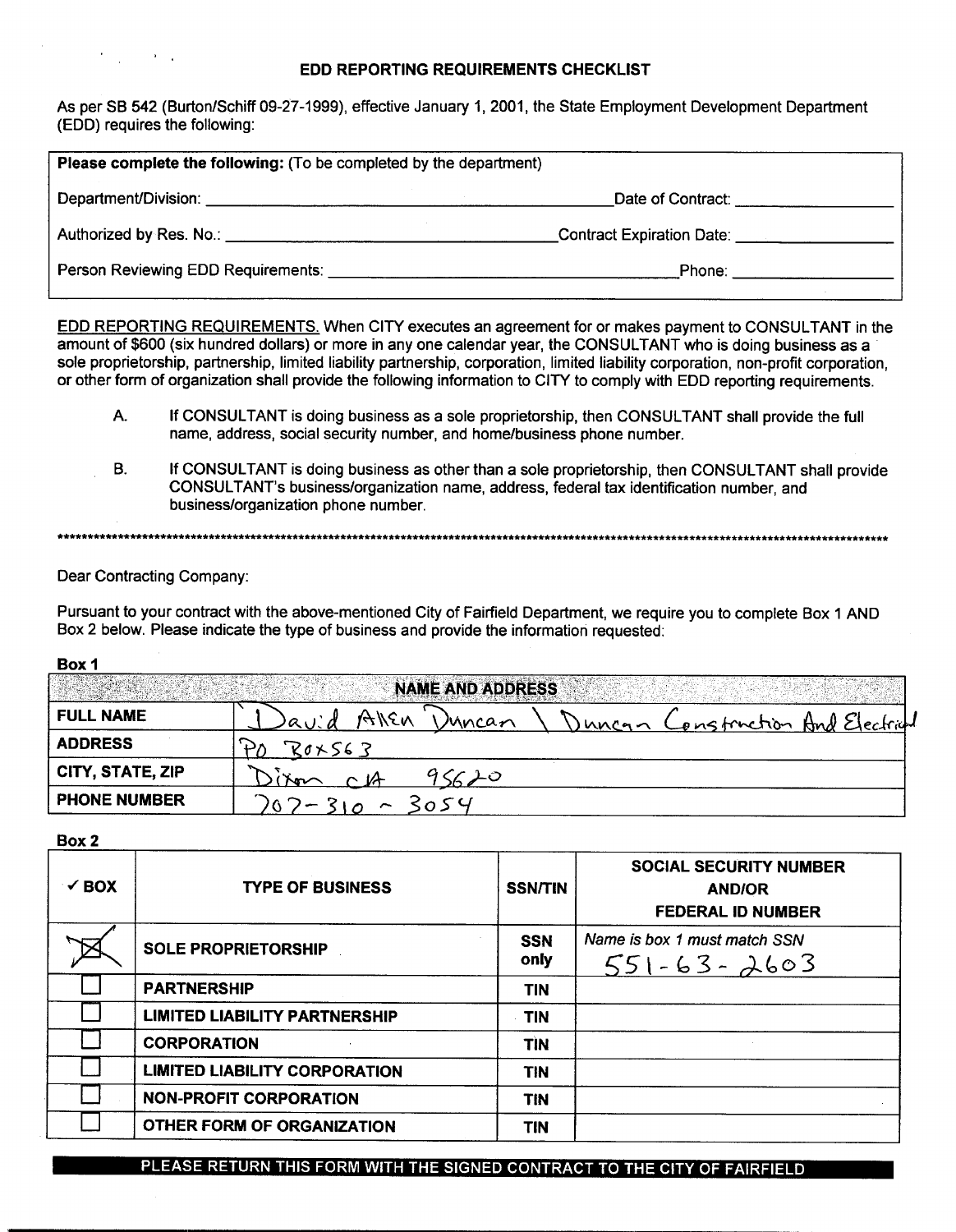INSURANCE CHECKLIST

 $\ddot{\phantom{0}}$ 

P.O.#

DATE OF CONTRACT:

 $\blacksquare$ Renewal New

| CONTRACTOR: Duncan Construction and          | <b>Electric</b> | DATE OF CONTRACT:                                  |                                                                                              | P.O.#    |
|----------------------------------------------|-----------------|----------------------------------------------------|----------------------------------------------------------------------------------------------|----------|
| DEPARTMENT: Public Works - Transportation    |                 | STAFF PERSON & TELEPHONE NO: Debbie Whitbeck x6294 |                                                                                              |          |
| DESCRIBE PROJECTMORK: We like the st the FTC |                 |                                                    |                                                                                              |          |
|                                              |                 |                                                    |                                                                                              |          |
|                                              |                 |                                                    |                                                                                              |          |
| Required?                                    |                 | $\begin{array}{c}\n1 \\ 2 \\ 3\n\end{array}$       | $E_{\text{c}}$ and $\alpha$ and $\alpha$ and $\alpha$ and $\alpha$ and $\alpha$ and $\alpha$ | Endorsen |

|     | Required?    | Type of                     | Insurance Company | <b>AM Best</b> | Policy Number  | Expiration | Per Occurrence  |           | Endorsement Form |  |
|-----|--------------|-----------------------------|-------------------|----------------|----------------|------------|-----------------|-----------|------------------|--|
| Yes | $\mathbf{z}$ | Insurance                   |                   | <b>Rating</b>  |                | Date       | Insurance Limit | čity<br>Ö | Other Waived     |  |
|     |              | General<br><b>Liability</b> | Navigators        | X:X            | 04-10118834    | 6/26/2011  | \$1,000,000.00  |           |                  |  |
|     |              | Auto Liability              | Mercury Casualty  | A+:XIII        | CCA0017827     | 9/1/2011   | \$1,000,000.00  |           |                  |  |
|     |              | Excess<br>Liability         |                   |                |                |            |                 |           |                  |  |
|     |              | Workers'<br>Comp.           | State Fund        |                | 713-31282-2008 | 6/29/2011  | \$ 1,000,000.00 |           |                  |  |
|     |              | Professional<br>Liability   |                   |                |                |            |                 |           |                  |  |
|     |              |                             |                   |                |                |            |                 |           |                  |  |

Authorized Risky Management Signature

APPROVED:

 $\frac{d}{27}$ 

**DATE:**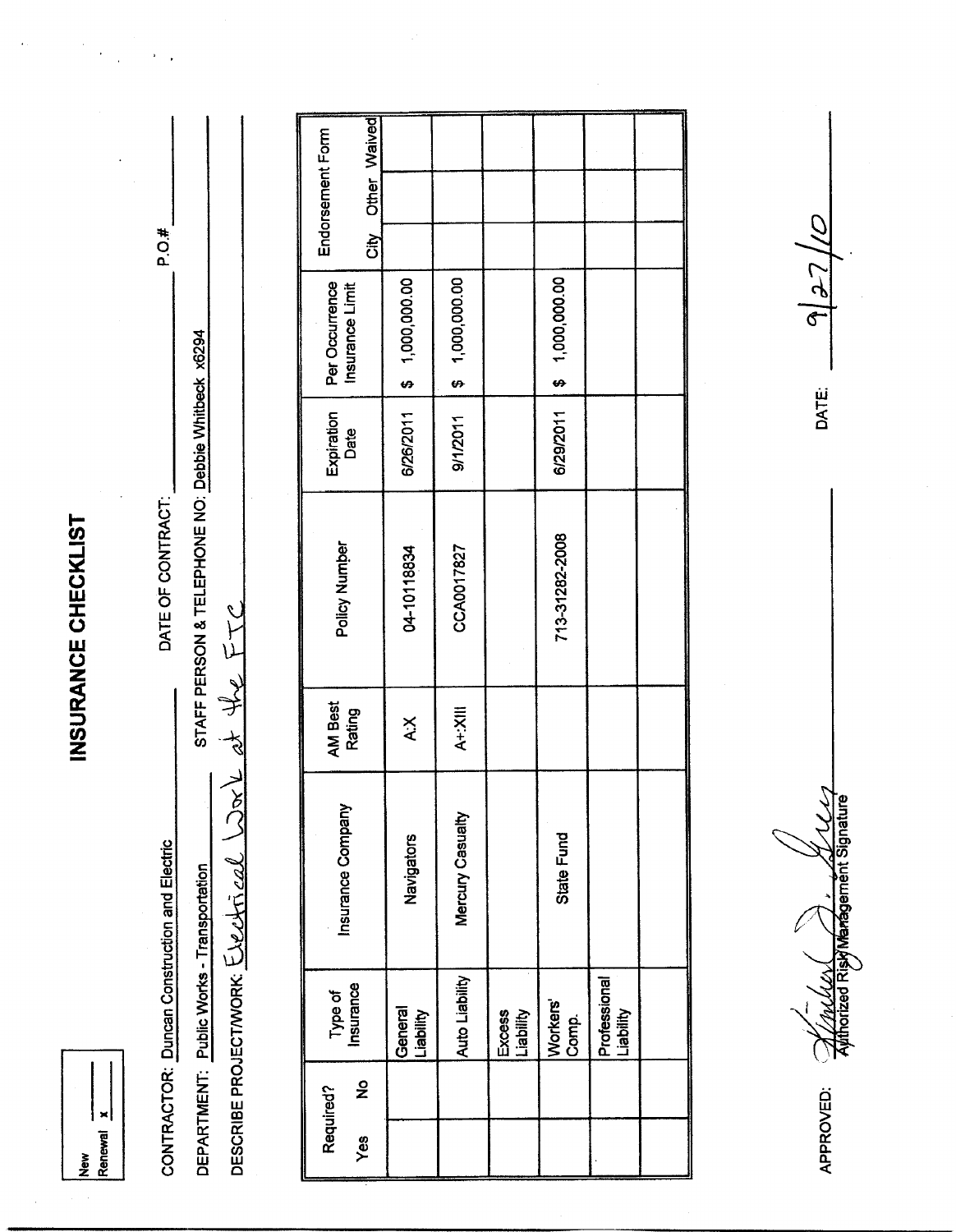|   | <i><b>ACORL</b></i>                                                                                                                                                                                                                                                                                                                                                                                                                                                                                |                                       |                                                       |                                                              |                        |                                                                                                                            |           | DATE (MAUDOVYYYY) |
|---|----------------------------------------------------------------------------------------------------------------------------------------------------------------------------------------------------------------------------------------------------------------------------------------------------------------------------------------------------------------------------------------------------------------------------------------------------------------------------------------------------|---------------------------------------|-------------------------------------------------------|--------------------------------------------------------------|------------------------|----------------------------------------------------------------------------------------------------------------------------|-----------|-------------------|
|   |                                                                                                                                                                                                                                                                                                                                                                                                                                                                                                    |                                       | <b>CERTIFICATE OF LIABILITY INSURANCE</b>             |                                                              |                        |                                                                                                                            |           | 9/1/2010          |
|   | THIS CERTIFICATE IS ISSUED AS A MATTER OF INFORMATION ONLY AND CONFERS NO RIGHTS UPON THE CERTIFICATE HOLDER. THIS<br>CERTIFICATE DOES NOT AFFIRMATIVELY OR NEGATIVELY AMEND, EXTEND OR ALTER THE COVERAGE AFFORDED BY THE POLICIES<br>BELOW. THIS CERTIFICATE OF INSURANCE DOES NOT CONSTITUTE A CONTRACT BETWEEN THE ISSUING INSURER(S), AUTHORIZED<br>REPRESENTATIVE OR PRODUCER, AND THE CERTIFICATE HOLDER.                                                                                   |                                       |                                                       |                                                              |                        |                                                                                                                            |           |                   |
|   | (MPORTANT: if the certificate holder is an ADDITIONAL INSURED, the policylies) must be endorsed. If SUBROGATION IS WAIVED, subject to<br>the terms and conditions of the policy, certain policies may require an endorsement. A statement on this certificate does not confer rights to the                                                                                                                                                                                                        |                                       |                                                       |                                                              |                        |                                                                                                                            |           |                   |
|   | certificate holder in lieu of such endorsement(s).<br><b>PRODUCER</b>                                                                                                                                                                                                                                                                                                                                                                                                                              |                                       |                                                       | <b>COMIACT Molissa Koch</b><br><b>NAME:</b>                  |                        |                                                                                                                            |           |                   |
|   | Gateway Professional Insurance                                                                                                                                                                                                                                                                                                                                                                                                                                                                     |                                       |                                                       | PHONE (707) 446-9864                                         |                        | MC Not (707) 446-3264                                                                                                      |           |                   |
|   | 1990 Alamo Drive, Suite 1                                                                                                                                                                                                                                                                                                                                                                                                                                                                          |                                       |                                                       | <b>EAML</b>                                                  |                        | melissaêqatewayinsruance.com.                                                                                              |           |                   |
|   | Lic #0695062                                                                                                                                                                                                                                                                                                                                                                                                                                                                                       |                                       |                                                       | <b>CUSTOMER D #00006671</b>                                  |                        |                                                                                                                            |           |                   |
|   | CA 95687<br><b>Vacaville</b>                                                                                                                                                                                                                                                                                                                                                                                                                                                                       |                                       |                                                       |                                                              |                        | INSURER(S) AFFORDING COVERAGE                                                                                              |           | <b>NAIC#</b>      |
|   | <b>INSURED</b>                                                                                                                                                                                                                                                                                                                                                                                                                                                                                     |                                       |                                                       | <b>MURERA Navigators</b>                                     |                        |                                                                                                                            |           | 11908             |
|   | Dave Duncan, DBA: Duncan Electric                                                                                                                                                                                                                                                                                                                                                                                                                                                                  |                                       |                                                       | <b>mauners Mercury Casualty</b><br><b>wsurerc:State Fund</b> |                        |                                                                                                                            |           |                   |
|   | PO Box 563                                                                                                                                                                                                                                                                                                                                                                                                                                                                                         |                                       |                                                       | <b>INSURER D :</b>                                           |                        |                                                                                                                            |           |                   |
|   |                                                                                                                                                                                                                                                                                                                                                                                                                                                                                                    |                                       |                                                       | <b>INSURGIR E :</b>                                          |                        |                                                                                                                            |           |                   |
|   | CA 95620<br><b>Dixon</b>                                                                                                                                                                                                                                                                                                                                                                                                                                                                           |                                       |                                                       | <b>ROURSELF:</b>                                             |                        |                                                                                                                            |           |                   |
|   | <b>COVERAGES</b>                                                                                                                                                                                                                                                                                                                                                                                                                                                                                   |                                       | CERTIFICATE NUMBERMaster 10/11                        |                                                              |                        | <b>REVISION NUMBER:</b>                                                                                                    |           |                   |
|   | THIS IS TO CERTIFY THAT THE POLICIES OF INSURANCE LISTED BELOW HAVE BEEN ISSUED TO THE INSURED NAMED ABOVE FOR THE POLICY PERIOD<br>INDICATED. NOTWITHSTANDING ANY REQUIREMENT, TERM OR CONDITION OF ANY CONTRACT OR OTHER DOCUMENT WITH RESPECT TO WHICH THIS<br>CERTIFICATE MAY BE ISSUED OR MAY PERTAIN, THE INSURANCE AFFORDED BY THE POLICIES DESCRIBED HEREIN IS SUBJECT TO ALL THE TERMS,<br>EXCLUSIONS AND CONDITIONS OF SUCH POLICIES. LIMITS SHOWN MAY HAVE BEEN REDUCED BY PAID CLAIMS. |                                       |                                                       |                                                              |                        |                                                                                                                            |           |                   |
| 犣 | <b>TYPE OF INSURANCE</b>                                                                                                                                                                                                                                                                                                                                                                                                                                                                           | <b>KUDLISUERI</b><br><b>DISR WIDE</b> | POLICY KUMBER                                         |                                                              | POLICY REEL POLICY BOP | <b>LIMITS</b>                                                                                                              |           |                   |
|   | GENERAL LIABILITY                                                                                                                                                                                                                                                                                                                                                                                                                                                                                  |                                       |                                                       |                                                              |                        | <b>EACH OCCURRENCE</b>                                                                                                     | \$        | 1,000,000         |
|   | X COMMERCIAL GENERAL LIABILITY                                                                                                                                                                                                                                                                                                                                                                                                                                                                     |                                       |                                                       | 6/26/2010                                                    | 6/26/2011              | DAMAGE TO RENTED<br>PREMISES (En oppumence)                                                                                | s.        | 50,000<br>1,000   |
| A | CLASHS MADE   X   OCCUR                                                                                                                                                                                                                                                                                                                                                                                                                                                                            |                                       | <b>D4-10118834</b>                                    |                                                              |                        | MED EXP (Any ana panang<br>PERSONAL & ADV INJURY                                                                           | 2<br>\$   | 1,000,000         |
|   |                                                                                                                                                                                                                                                                                                                                                                                                                                                                                                    |                                       |                                                       |                                                              |                        | GENERAL AGGREGATE                                                                                                          |           | 2,000,000         |
|   | GEN'L AGGREGATE LIMIT APPLIES PER:                                                                                                                                                                                                                                                                                                                                                                                                                                                                 |                                       |                                                       |                                                              |                        | PRODUCTS - COMP/OP AGG                                                                                                     | 2         | 2,000,000         |
|   | 盥<br>X   POUCY  <br>LOC                                                                                                                                                                                                                                                                                                                                                                                                                                                                            |                                       |                                                       |                                                              |                        |                                                                                                                            | \$        |                   |
|   | <b>AUTOWOBILE LIABILITY</b>                                                                                                                                                                                                                                                                                                                                                                                                                                                                        |                                       |                                                       |                                                              |                        | <b>CONBINED SINGLE LIMIT</b><br>(En accident)                                                                              | $\bullet$ | 1,000,000         |
|   | ANY AUTO                                                                                                                                                                                                                                                                                                                                                                                                                                                                                           |                                       |                                                       | 9/1/2010                                                     | 9/1/2011               | <b>BODILY INJURY (Per parson)</b>                                                                                          |           |                   |
| в | ALL OWNEED ALITOS                                                                                                                                                                                                                                                                                                                                                                                                                                                                                  |                                       | <b>xxx0017827</b>                                     |                                                              |                        | BODILY INJURY (Per accident)                                                                                               | $\bullet$ |                   |
|   | ×<br>SCHEDULED AUTOS                                                                                                                                                                                                                                                                                                                                                                                                                                                                               |                                       |                                                       |                                                              |                        | PROPERTY DAMAGE<br>(Per accident)                                                                                          | s         |                   |
|   | <b>HIRED AUTOS</b><br><b>NON-OWNED AUTOS</b>                                                                                                                                                                                                                                                                                                                                                                                                                                                       |                                       |                                                       |                                                              |                        |                                                                                                                            | s         |                   |
|   |                                                                                                                                                                                                                                                                                                                                                                                                                                                                                                    |                                       |                                                       |                                                              |                        |                                                                                                                            | \$        |                   |
|   | UMBREELLA LIAB<br><b>OCCUR</b>                                                                                                                                                                                                                                                                                                                                                                                                                                                                     |                                       |                                                       |                                                              |                        | <b>EACH OCCURRENCE</b>                                                                                                     | 8         |                   |
|   | EXCESS LIAB<br><b>CLAIMS-MADE</b>                                                                                                                                                                                                                                                                                                                                                                                                                                                                  |                                       |                                                       |                                                              |                        | <b>AGGREGATE</b>                                                                                                           |           |                   |
|   | <b>DEDUCTBLE</b>                                                                                                                                                                                                                                                                                                                                                                                                                                                                                   |                                       |                                                       |                                                              |                        |                                                                                                                            | \$<br>s.  |                   |
| c | RETENTION \$<br>WORKERS COMPENSATION                                                                                                                                                                                                                                                                                                                                                                                                                                                               |                                       |                                                       |                                                              |                        | WC STATU-<br>ЮIН.<br>m                                                                                                     |           |                   |
|   | AND EMPLOYERS' LIABILITY<br>YIN                                                                                                                                                                                                                                                                                                                                                                                                                                                                    |                                       |                                                       |                                                              |                        | EL EACH ACCIDENT                                                                                                           |           | 1,000,000         |
|   | ANY PROPRIETOR/PARTNÉREXECUTIVE<br>(Macchelory in 1910                                                                                                                                                                                                                                                                                                                                                                                                                                             | N FA                                  | 713-31282-2008                                        | 6/29/2010 6/29/2011                                          |                        | EL DISEASE - EA EMPLOYEE \$                                                                                                |           | <u>1,000,000 </u> |
|   | if you, describe under<br>DESCRIPTION OF DPERATIONS below                                                                                                                                                                                                                                                                                                                                                                                                                                          |                                       |                                                       |                                                              |                        | E.L. DISEASE - POLICY LIMIT ! \$                                                                                           |           | <u>1,000,000 </u> |
|   |                                                                                                                                                                                                                                                                                                                                                                                                                                                                                                    |                                       |                                                       |                                                              |                        |                                                                                                                            |           |                   |
|   | DEBCRIPTION OF OPERATIONS / LOCATIONS / VEHICLES (Attach ACORD 101, Additional Ramarks Schedule, it more space is required)                                                                                                                                                                                                                                                                                                                                                                        |                                       |                                                       |                                                              |                        |                                                                                                                            |           |                   |
|   | ***10 days notice of cancellation for non payment of premium.                                                                                                                                                                                                                                                                                                                                                                                                                                      |                                       |                                                       |                                                              |                        |                                                                                                                            |           |                   |
|   | <b>CERTIFICATE HOLDER</b>                                                                                                                                                                                                                                                                                                                                                                                                                                                                          |                                       |                                                       | <b>CANCELLATION</b>                                          |                        |                                                                                                                            |           |                   |
|   | City of Fairfield                                                                                                                                                                                                                                                                                                                                                                                                                                                                                  |                                       |                                                       | ACCORDANCE WITH THE POLICY PROVISIONS.                       |                        | SHOULD ANY OF THE ABOVE DESCRIBED POLICIES BE CANCELLED BEFORE<br>THE EXPIRATION DATE THEREOF, NOTICE WILL BE DELIVERED IN |           |                   |
|   | 1000 Webster St<br><b>Fairfield, CA 94533</b>                                                                                                                                                                                                                                                                                                                                                                                                                                                      |                                       |                                                       | AUTHORIZED REPRESENTATIVE                                    |                        |                                                                                                                            |           |                   |
|   |                                                                                                                                                                                                                                                                                                                                                                                                                                                                                                    |                                       |                                                       | <b>Melissa Koch/MEL</b>                                      |                        | Melissa Koch                                                                                                               |           |                   |
|   | ACORD 25 (2009/09)                                                                                                                                                                                                                                                                                                                                                                                                                                                                                 |                                       |                                                       |                                                              |                        | @ 1988-2009 ACORD CORPORATION. All rights reserved.                                                                        |           |                   |
|   | <b>INS025 (200009)</b>                                                                                                                                                                                                                                                                                                                                                                                                                                                                             |                                       | The ACORD name and logo are registered marks of ACORD |                                                              |                        |                                                                                                                            |           |                   |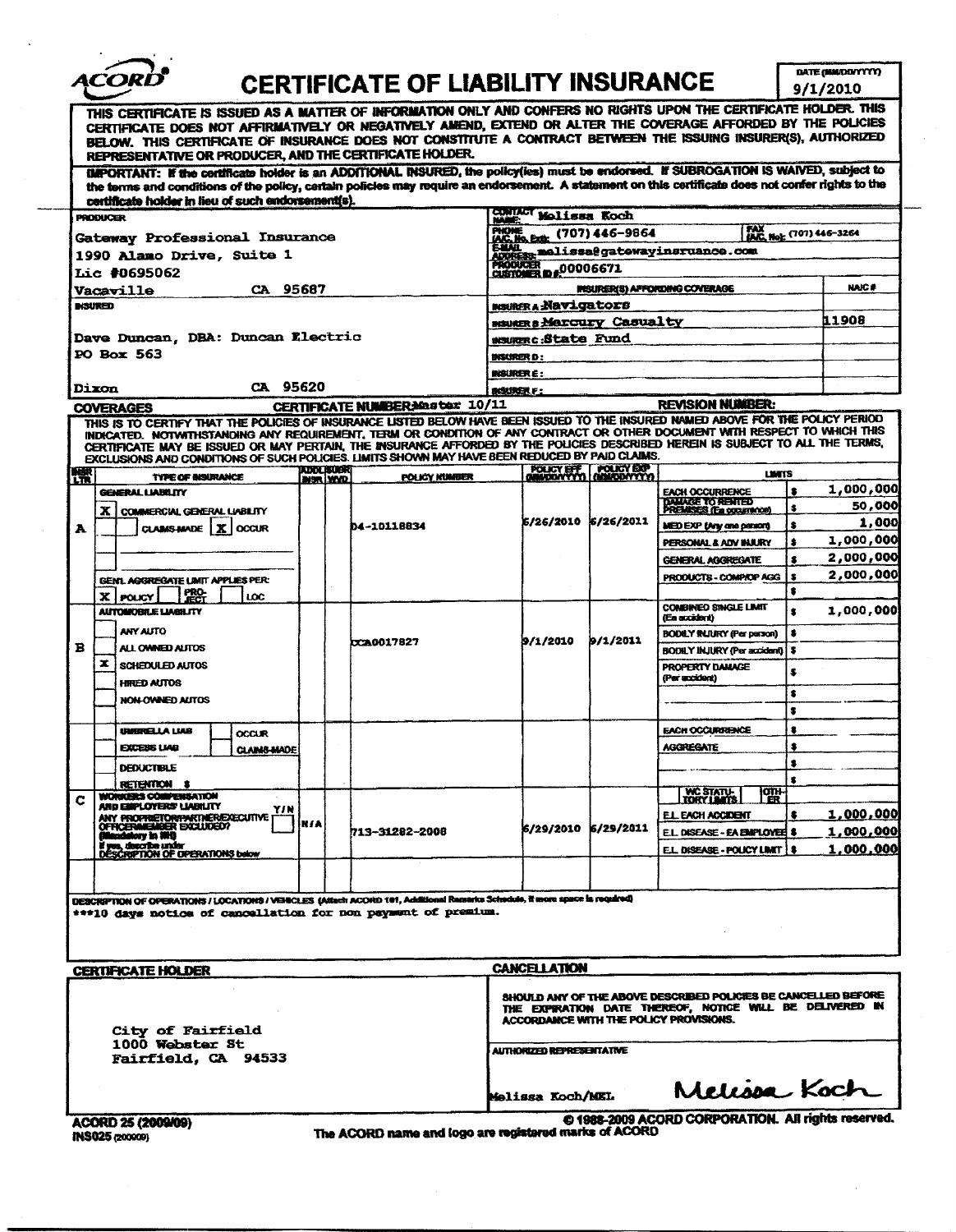# BLANKET ADDITIONAL INSUREDS-OWNERS, LESSEES OR CONTRACTORS

This endorsement modifies insurance provided under the following:

COMMERCIAL GENERAL LIABILITY COVERAGE PART **SCHEDULE** 

| <b>SCHEDULE</b>                     |                                           |  |  |  |
|-------------------------------------|-------------------------------------------|--|--|--|
| Policy Number. 04-10118834          | Endorsement Effective: 06/26/1012:01 a.m. |  |  |  |
| Named Insured<br>DAVID ALLEN DUNCAN | Countersigned By:<br>Wickson<br>isa.      |  |  |  |

## SCHEDULE

Name of Person or Organization:

Any person or organization that the named insured is obligated by virtue of a written contract or agreement to provide Insurance such as is afforded by this policy.

Location:

If no entry appears above, information required to complete this endorsement will be shown in the Declarations as applicable to this endorsement)

- A. Section II Who Is An Insured is amended to include as an insured the person or organization shown in the Schedule, but only to the extent that the person or organization shown in the Schedule is held liable for your acts or omissions arising out of your ongoing operations performed for that insured.
- B. With respect to the insurance afforded to these additional insureds, the following exclusion is added:
	- 2. Exclusions

This insurance does not apply to "bodily injury" or "property damage" occurring after.

- 1) All work, including materials, parts or equipment furnished in connection with such work, on the project (other than service, maintenance or repairs) to be performed by All work, including materials, parts or equipment fumished in connection with such<br>work, on the project (other than service, maintenance or repairs) to be performed by<br>or on behalf of the additional insured(s) at the site completed; or
- 2) That portion of "your work" out of which the injury or damage arises has been put to its intended use by any person or organization other than another contractor or subcontractor engaged in performing operations for <sup>a</sup> principal as <sup>a</sup> part of the same project.
- C. The words "you° and "your" refer to the Named Insured shown in the Declarations.
- D. "Your work" means work or operations performed by you or on your behalf; and materials, parts or equipment furnished in connection with such work or operations\_

#### **Primary Wording**

If required by written contract or agreement: Such insurance as is afforded by this policy shall be primary insurance, and any insurance or self-insurance maintained by the above additional insured(s) shall be excess of the insurance afforded to the named insured and shall not oortribute to it.

#### Waiver of Subrogation

If required by written contract or agreement: We waive any right of recovery we may have against an entity that is an additional insured per the terms of this endorsement because of payments we make for injury or damage arising out of "your work" done under a contract with that person or organization.

ANF-ES 043 (5/2006)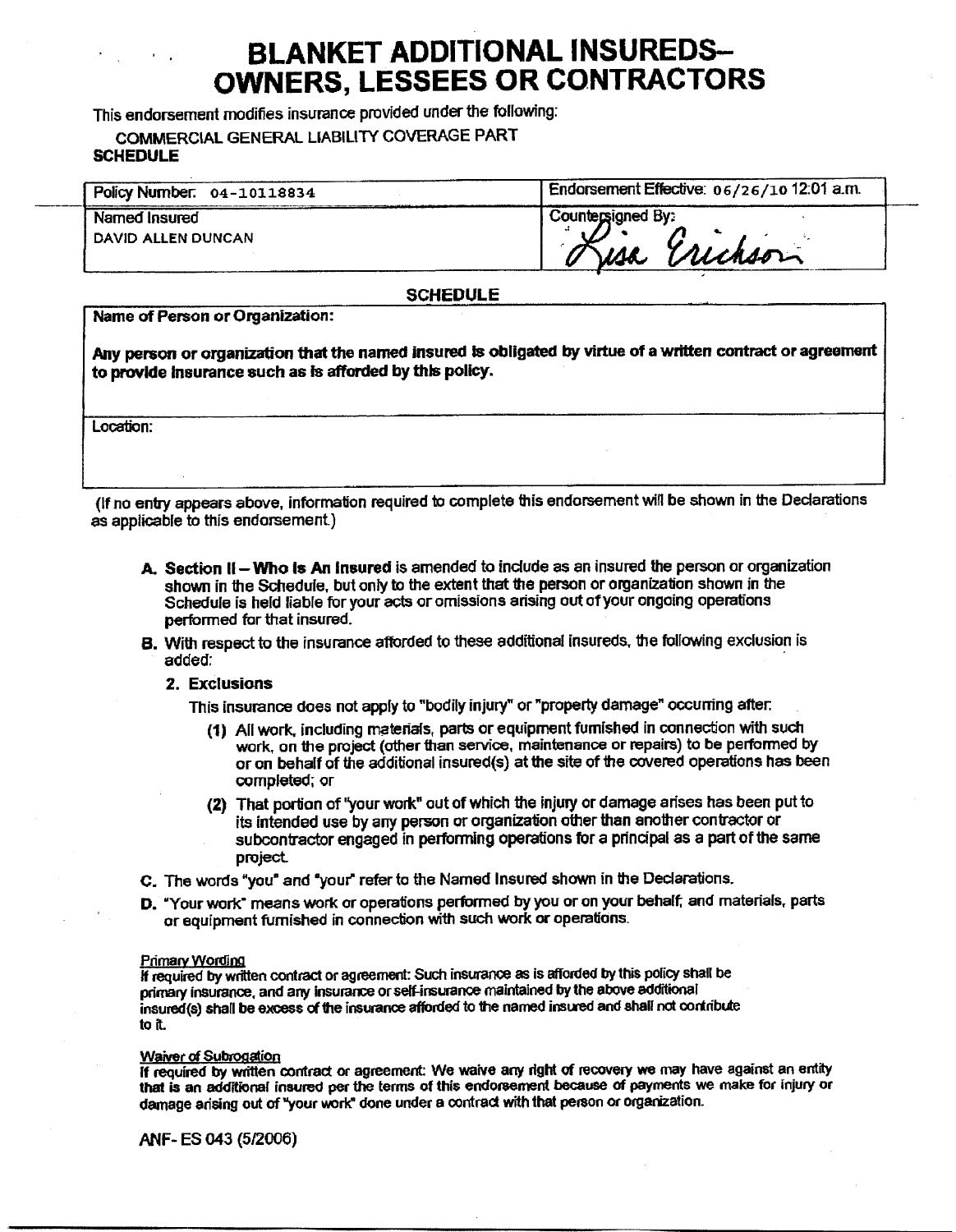

 $\mathbf{A}=\mathbf{A}$ 

1000 WEBSTER ST

P.O. BOX 420807, SAN FRANCISCO, CA 94142-0807

CERTIFICATE OF WORKERS' COMPENSATION INSURANCE

FAIRFIELD CA 94833 -4836

ISSUE DATE: 08-01-2010 GROUP: 000713<br>POLICY NUMBER: 003128 0031282-2008<br>2 CERTIFICATE **ID:** CERTIFICATE EXPIRES: 07 -01 -2011 07 -01- 2010/07 -01 -2011

CITY OF FAIRFIELD NF

This is to certify that we have issued <sup>a</sup> valid Workers' Compensation insurance policy in <sup>a</sup> form approved by the California Insurance Commissioner to the employer named below for the policy period indicated.

This policy is not subject to cancellation by the Fund except upon <sup>10</sup> days advance written notice to the employer.

We will also give you <sup>10</sup> days advance notice should this policy be cancelled prior to its normal expiration.

This certificate of insurance is not an insurance policy and does not amend, extend or alter the coverage afforded by the policy listed herein. Notwithstanding any requirement, term or condition of any contract or other document with respect to which this certificate of insurance may be issued or to which it may pertain, the insurance afforded by the policy described herein is subject to all the terms. exclusions, and conditions. of such policy.

Ω <u>tean</u> ames

ougles V Ste

orixed Representative  $\bigcup$  interim President and CEO

UNLESS INDICATED OTHERWISE BY ENDORSEMENT, COVERAGE UNDER THIS POLICY EXCLUDES THE FOLLOWING:<br>Those named in the policy declarations as an individual employer or a husband and wife. EMPLOYEES COVERED ON <sup>A</sup> COMPREHENSIVE PERSONAL LIABILITY INSURANCE POLICY ALSO AFFORDING CALIFORNIA WORKERS' COMPENSATION BENEFITS; EMPLOYEES EXCLUDED UNDER CALIFORNIA WORKERS' COMPENSATION LAW.

EMPLOYER'S LIABILITY LIMIT INCLUDING DEFENSE COSTS: \$1,000,000 PER OCCURRENCE.

EMPLOYER

DUNCAN, DAVID ALLEN NF PO BOX 583 DIXON CA 96820

NF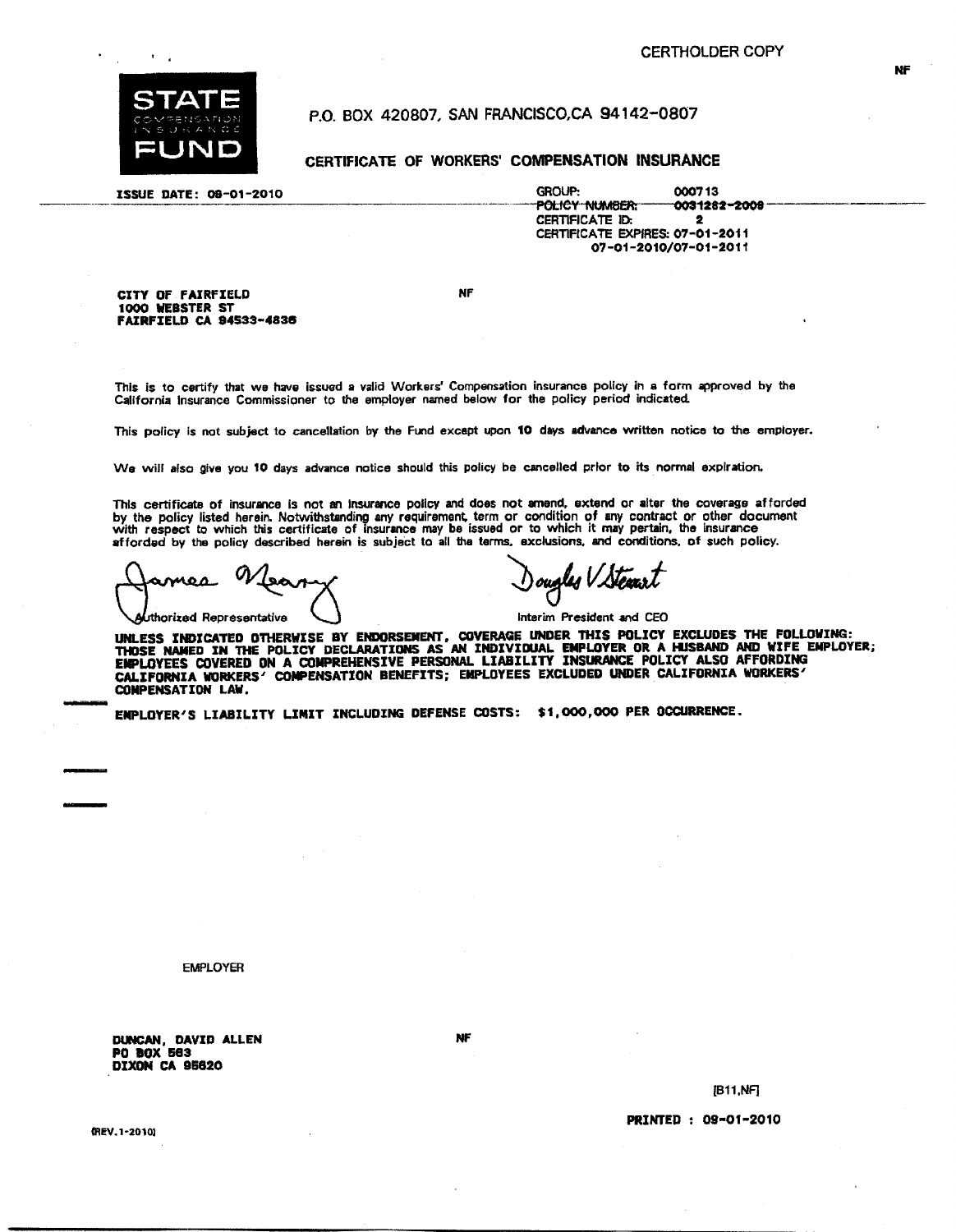Page 1 of 2

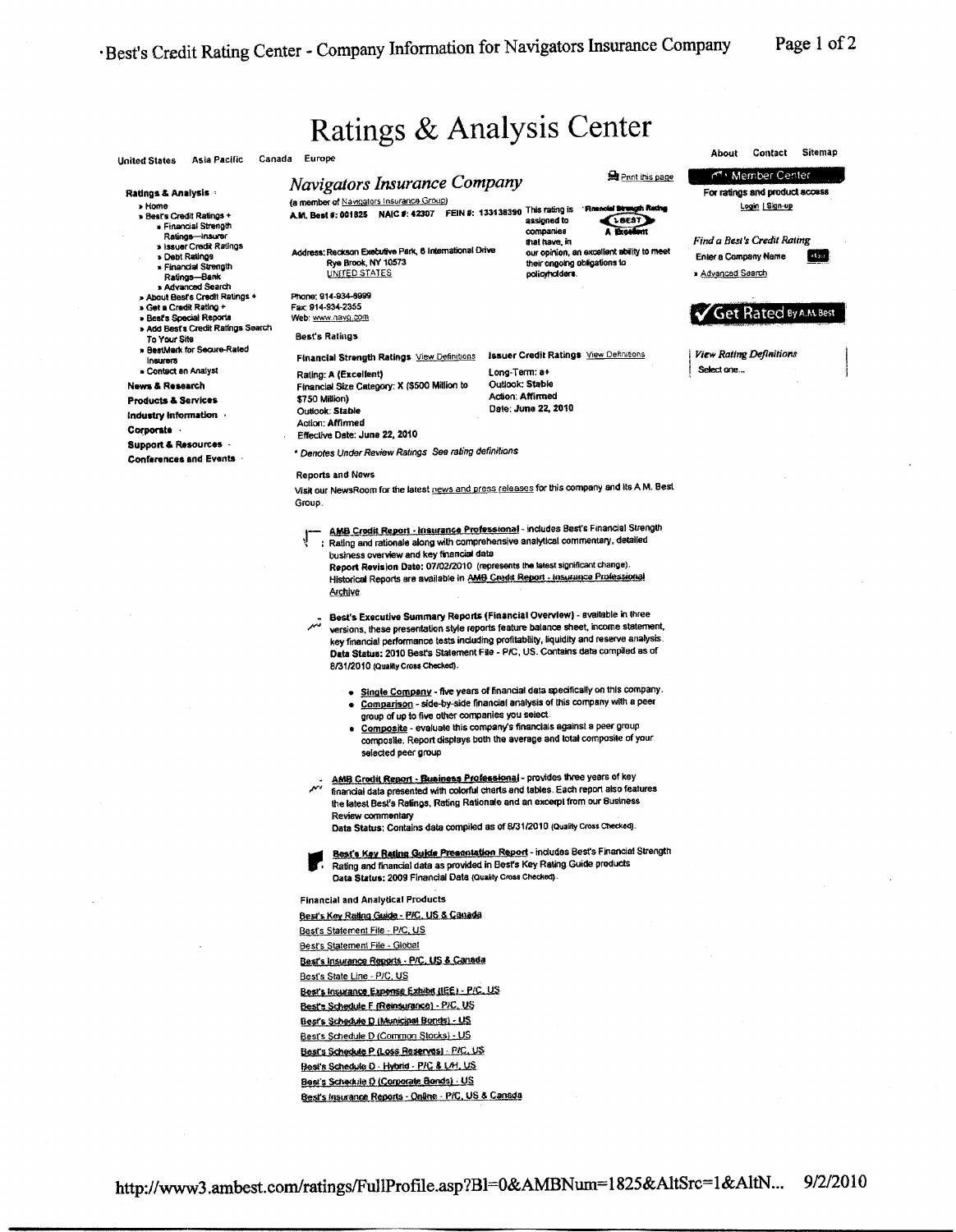

California Commercial Auto Policy

Amended Declaration:

For service or questions call: 707-446-9864 Claims Number: 1- 800 -503 -3724

#### **ITEM ONE**

Named Insured: DAVE DUNCAN DBA DUNCAN CONSTRUCTION & ELECTRICAL

| Additional Insured                                                                                                  | Insured                                                                                                  |
|---------------------------------------------------------------------------------------------------------------------|----------------------------------------------------------------------------------------------------------|
| <b>MARGIN CO., THE CORP.</b><br><b>Service</b><br>CITY OF FAIRFIELD<br>1000 WEBSTER ST<br><b>FAIRFIELD CA 94533</b> | <b>ANAMERICAN ARMS</b><br>DAVE DUNCAN DBA DUNCAN CONSTRUCTION & ELE<br>PO BOX 563<br>DIXON CA 95620-0563 |

| Policy Number | <b>Policy Period</b> |            | <b>Company Name</b>                                            | Agent No.                       | <b>Agency Phone</b> |
|---------------|----------------------|------------|----------------------------------------------------------------|---------------------------------|---------------------|
|               | From                 |            |                                                                |                                 |                     |
| CCA0017827    | $09/02/2010 -$       | 09/02/2011 | Mercury Casualty Company                                       | 74023 CA                        | 707-446-9864        |
|               |                      |            | At 12:01 AM Standard Time At Your Mailing Address Shown Above. | <b>GATEWAY PROFESSIONAL INS</b> |                     |

You are listed as an additional insured on the above named policy. The named policy applies to the following vehicle(s) and coverage(s):

#### Additional Insured

VEH1 2003 CHEVROLET Slvr 15 Crew LS 4x2 VIN: 1GCGC13U83F24491<br>Liability \$1,000,000 Combined Single Limit Medical \$5000 Liability \$1,000,000 Combined Single Limit<br>Medical \$5000<br>UM \$100,000 Per Person/\$300,000 Per Accident<br>Comp \$500 Comp \$500<br>Coll \$500  $Col1$ CDW Yes